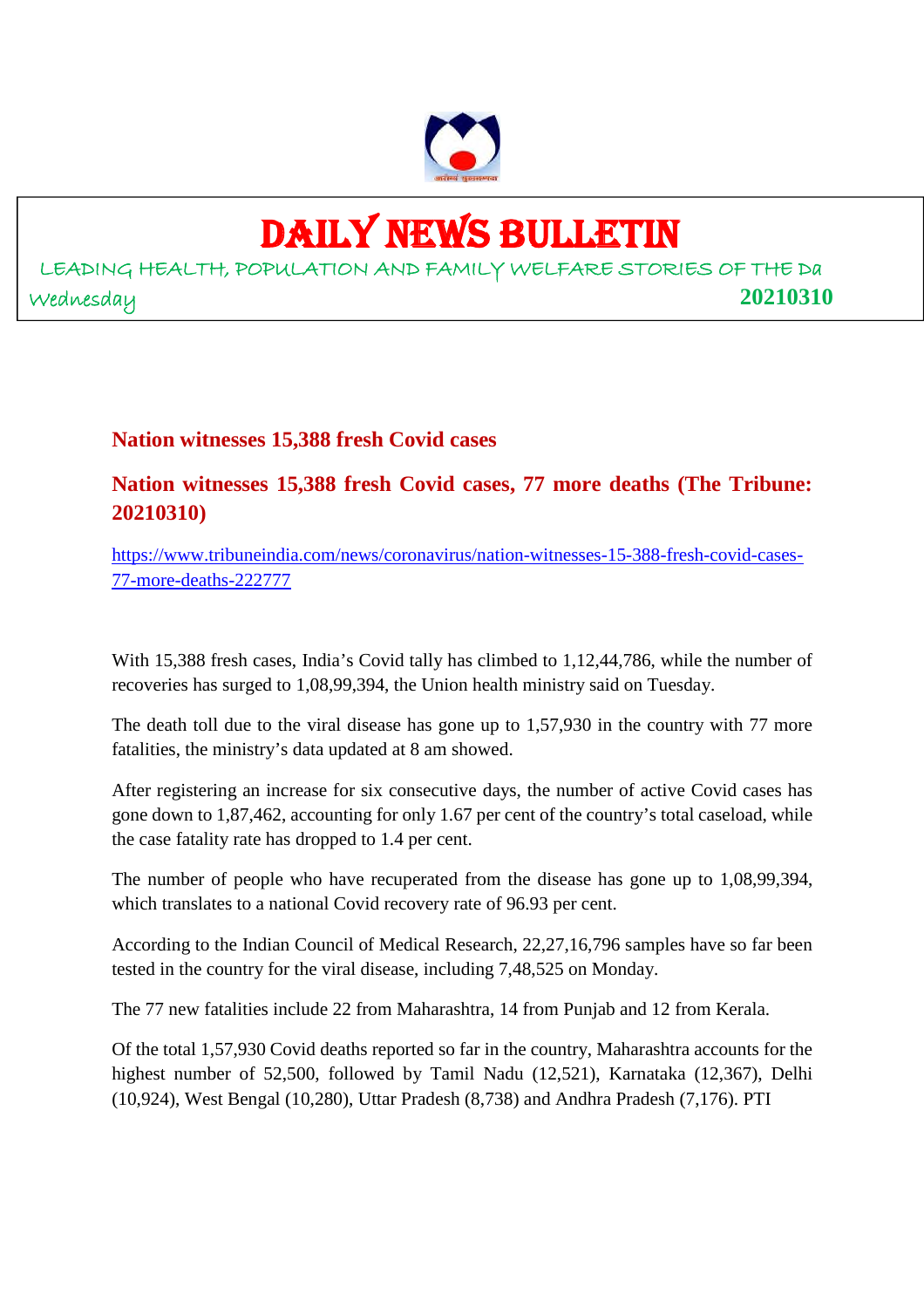#### **Exercise**

#### **Wearing face mask during exercise safe: Study (The Tribune: 20210310)**

https://www.tribuneindia.com/news/coronavirus/wearing-face-mask-during-exercise-safestudy-222352

This suggests that masks could be worn safely to reduce COVID-19 transmission between people visiting an indoor gymThis suggests that masks could be worn safely to reduce COVID-19 transmission between people visiting an indoor gym.

For the study, published in the European Respiratory Journal, the researchers carried out detailed testing on breathing, heart activity and exercise performance in a small group of people while they were using an exercise bike with and without a mask.

Although they found differences in some measurements between wearing a mask and not wearing a mask, they said that none of their results indicate any risk to health.

The study was by a team of researchers including Dr Elisabetta Salvioni from Centro Cardiologico Monzino, IRCCS, Milan, Italy, and Dr Massimo Mapelli and Professor Piergiuseppe Agostoni from Centro Cardiologico Monzino and the University of Milan.

"We know that the main route of transmission for coronavirus is via droplets in the breath and it's possible that breathing harder during exercise could facilitate transmission, especially indoors," said Elisabetta Salvioni from Centro Cardiologico Monzino, IRCCS (Istituto di Ricovero e Cura a Carattere Scientifico), Milan, Italy.

"Research suggests that wearing a mask may help prevent the spread of the disease, but there is no clear evidence on whether masks are safe to wear during vigorous exercise."

To address this question, the researchers worked with a group of healthy volunteers with an average age of 40.

Each person took part in three rounds of exercise tests: once while not wearing a face mask, once wearing a surgical mask (blue, single-use mask) and once wearing a 'filtering face piece 2' or FFP2 mask (white, single use mask believed to offer slightly better protection than a surgical mask).

While the volunteers used an exercise bike, the researchers measured their breathing, heart rate, blood pressure and the levels of oxygen in their blood.

Results of the tests showed that wearing a face mask had a small effect on the volunteers. For example, there was an average reduction of around ten per cent in their ability to perform aerobic exercise.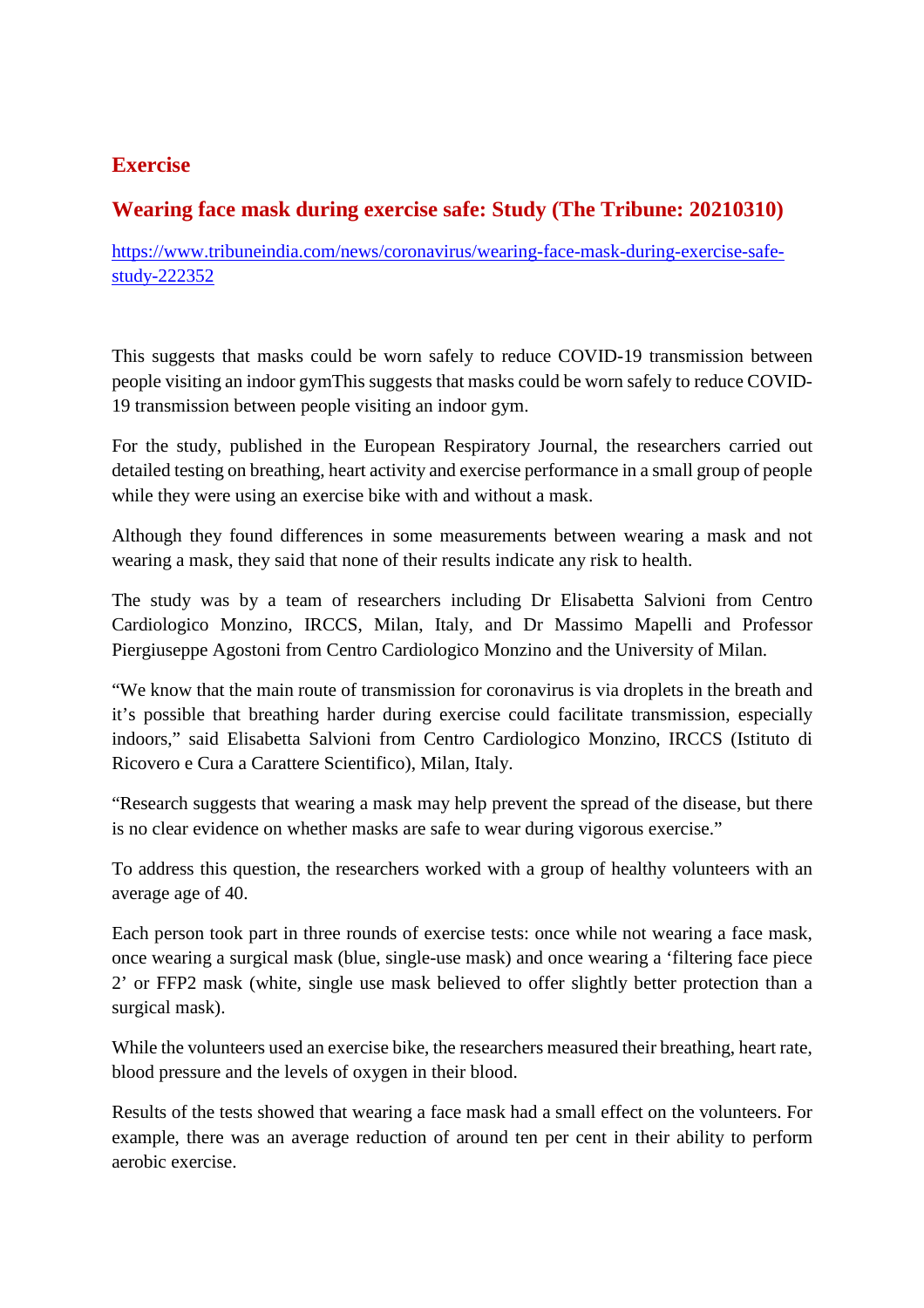The results also indicate that this reduction was probably caused by it being slightly harder for the volunteers to breathe in and out through the masks.

The team is now studying the impact of wearing a face mask while carrying out daily activities, such as climbing the stairs or doing housework, in healthy people and those with heart or lung conditions. —IANS

#### **No country for women**

#### **Irrespective of position, they are exploited, abused (The Tribune: 20210310)**

https://www.tribuneindia.com/news/editorials/no-country-for-women-220678

This court shudders to think as to what would have happened if the victim was an officer belonging to a lower cadre… If that is the position in which lady officers are placed, it is hard to think as to what will happen if such sexual harassment had taken place on an ordinary lady with no background.' These remarks of a Madras High Court Bench last week as it took suo motu notice of the struggle faced by a woman IPS officer in bringing to dock her senior, a Special DGP of Tamil Nadu, for alleged sexual harassment and subsequent abuse of authority to influence the case sadly sum up the general patriarchal oppression in our society. Women, irrespective of having achieved high positions in workplaces, remain unsafe from unwelcome overtures of predatory men lurking at every other corner. That a staggering one in three women has faced sexual or physical violence points to the myopic mindset of men that sees women as inferiors or chattels.

Incidentally, technology is coming to the rescue of victims, though many times it also becomes a source of blackmail. The horrible incident of girls at a hostel in Jalgaon, Maharashtra, being reportedly stripped and forced to dance by policemen is another case of rampant misuse of power and position by law enforcers and protectors. The case would have, perhaps, not found resonance in the state's Assembly and calls for justice not made but for the emergence of its video recording. Equally reprehensible is the alleged sex-for-job scandal that has embroiled Karnataka Water Resources Minister Ramesh Jarkiholi. Though pleading not guilty, he was forced to resign a day later when an incriminating video surfaced.

However, the final delivery of justice to the victims is a long haul even after the registration of the case. The NCRB 2019 report indicates a grim pendency in courts of 90 per cent and a conviction rate of less than 25 per cent in crimes against women. Instilling in boys the values of respecting girls and women and treating them as equals is essential to curb the oppression that they are subjected to.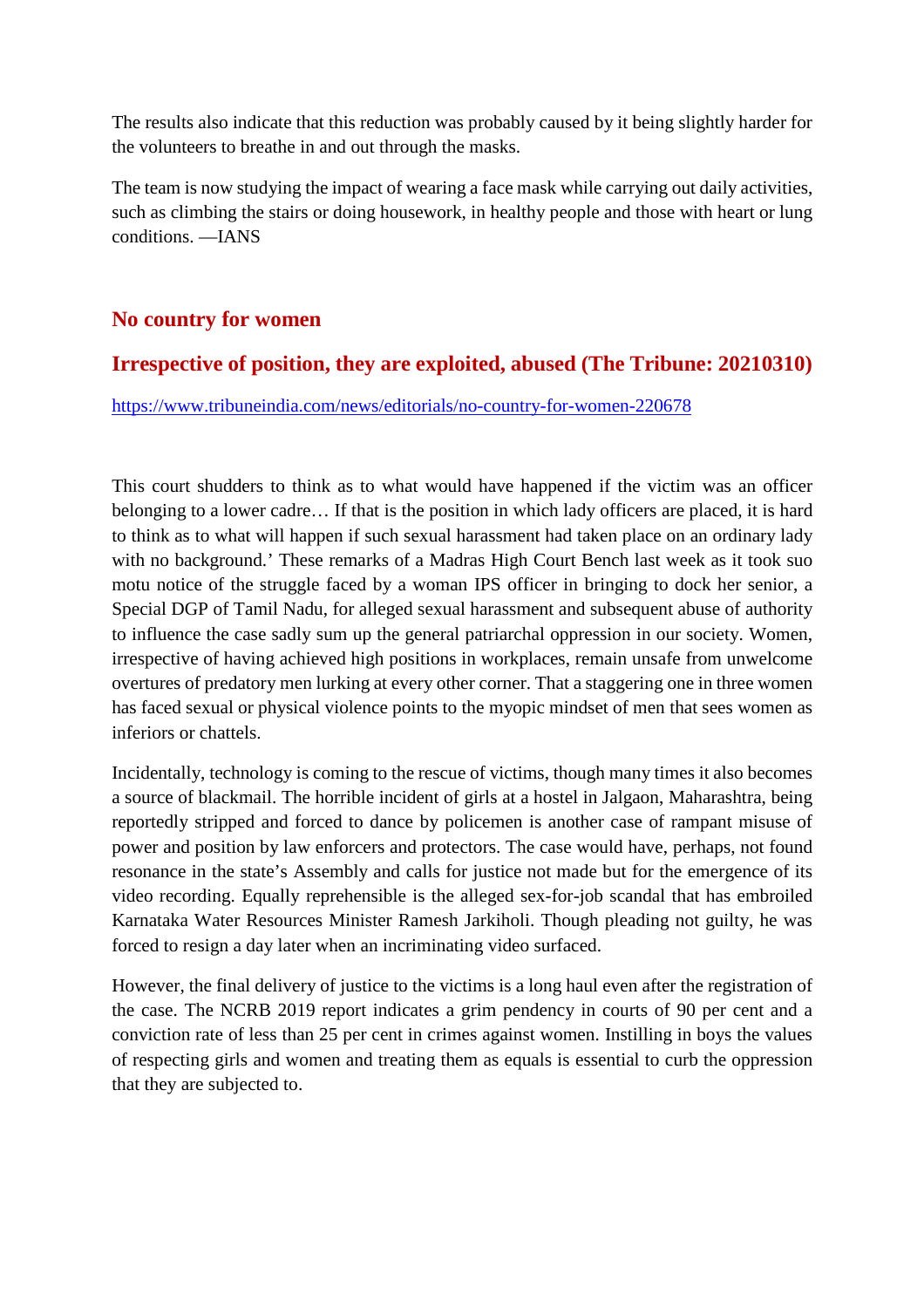#### **Vaccination capacity**

**Big push for health in Capital's budgetDelhi set to increase vaccination capacity; education remains key thrust area in outlay of finances (Hindustan Times: 20210310)**

https://epaper.hindustantimes.com/Home/ArticleView



#### **Sweta Goswami and Abhishek Dey**

letters@hindustantimes.com

New Delhi : The Delhi government on Tuesday presented its budget for 2021-22 with a total outlay of ₹69,000 crore, themed around "deshbhakti" (patriotism), promised to make the per capita income in the city state equivalent to that in Singapore by 2047, and get the Capital ready to bid to host the 2048 Olympic Games.

The budget, tabled by Delhi's finance minister (and also deputy chief minister) Manish Sisodia in the legislative assembly, saw an increase of 6.15% from the previous year's budgeted outlay of ₹65,000 crore, now revised to ₹59,000 crore. This is the government's first budget after the emergence of the Covid-19 pandemic, which led to a revenue loss of around 40%, said Sisodia.

Sisodia announced an "*aam aadmi* free covid vaccine" scheme under which the Delhi government will provide free Covid vaccination at all state-run health care centres. In private hospitals, however, doses will cost up to ₹250 per dose. He also said the government will increase its daily Covid vaccination capacity from 45,000 persons to 60,000 in the "next few days".

Like its last six budgets, the Aam Aadmi Party (AAP) government proposed the highest share for the education sector in which it plans to build a "virtual model school" and a university specifically for teachers' training. The proposed outlay for education is  $\bar{\xi}$ 16,377 crore, which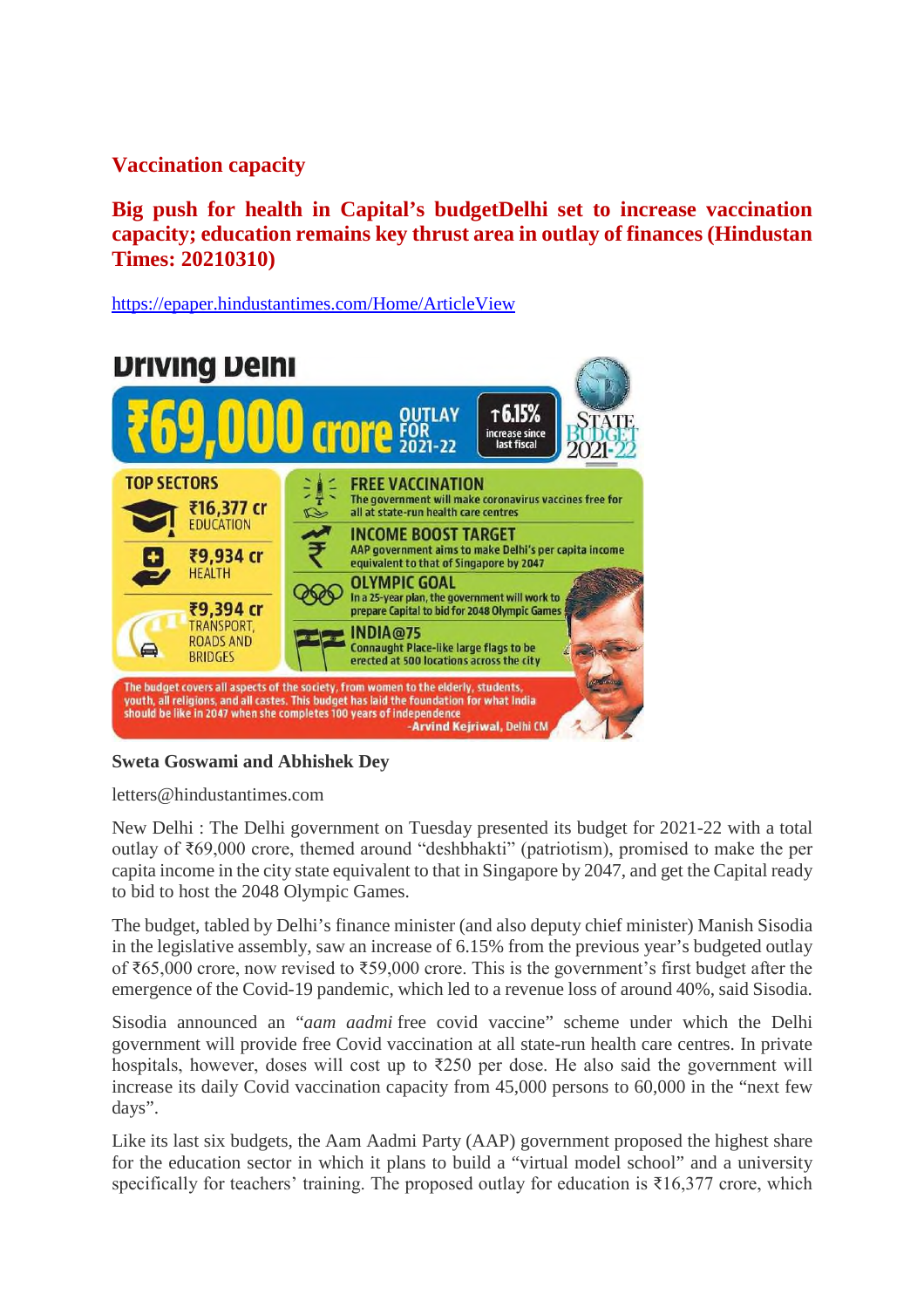is 23.7% of the total budget estimate, and an increase of ₹1,285 crore from the previous year's budgeted allocation on education. This was followed by the health sector, which has been allocated ₹9,934 crore, an increase of ₹2,230 crore more from last year's budget– the highest sector-wise increase. "The vaccine for freedom from Covid-19 will be available in the market for ₹250, but we have families in Delhi who would have to choose either to buy a full month's ration for their family or get the vaccination for corona from their monthly salary," said Sisodia.

The announcement drew flak from the opposition Bharatiya Janata Party (BJP) which alleged that the same scheme is being run by the central government across all states and union territories.

Dr K Srinath Reddy, president of Public Health Foundation of India, said: "Extensive vaccine coverage is needed even for people below the age of 60, because of a high prevalence of comorbidities in younger age groups. Many people with those health conditions are unaware of them, especially in the lower socio-economic groups. Both to protect such people and to slow down the transmission, vaccines have to be administered free of cost in government hospitals. The decision for free vaccine administration for all in government hospitals is a welcome move."

With around at least 2,300 new buses, including 1,300 electric buses, planned over the next one year, the Delhi government allocated ₹9,394 crore for transport and road infrastructure which is an increase of ₹2,050 crore from last year.

The budget also laid out the government's vision for the next 25 years, which includes bidding for the 2048 Olympics and making Delhi's per capita income equivalent to that of Singapore's by 2047. Delhi's current per capita income is ₹3.54 lakh a year; Singapore's is around \$60,000. To be sure, comparisons will also have to factor in purchasing power parity.

To commemorate 75 years of independent India (August 15, 2022 is the 75th independence day), the government allocated ₹45 crore for installing Indian flags, like the giant one in Connaught Place, across 500 locations in the city. The Indian tricolour in Connaught Place is hoisted on the top of a 207 feet high mast. The flag is 60 feet in width and 90 feet in length.

The government also plans to organise patriotic programmes running for 75 weeks at a stretch, a daily class to teach patriotism in government-run schools, and also allocated a separate budget for events to celebrate the lives of Bhagat Singh and BR Ambedkar .

Addressing a press conference after the assembly session, chief minister Arvind Kejriwal said the Delhi budget is a reflection of "efficient financial management" as the Capital's revenue continued to be in surplus despite actual collections declining by 40% against the targeted budget estimate due to the strict lockdown. He explained that despite the pandemic, the budget is 6% more than the previous year's outlay which was possible because the Delhi government kept its establishment costs (cost incurred on running the government machinery) at 45% and assigned 55% of the proposed funds towards subsidy schemes, programmes and infrastructure projects. "The budget covers all aspects of the society, from women to the elderly, students, youth, all religions, and all castes. This budget has laid the foundation for what India should be like in 2047 when she completes 100 years of independence. The aim for 2047 is to bring Delhi's per capita income at par with Singapore."

Sudhir Krishna, former chairman of the 5th Delhi Finance Commission, said: "The primary sector of agriculture and secondary sector of industry contribute as much as 37% to the GDP of India as a whole, whereas for Delhi, it is just about 20%. Owing to environmental and geographical constraints, Delhi cannot expect to push these sectors and needs to strengthen the tertiary sector such as trade, hotels, restaurants, and real estate, which contribute as much as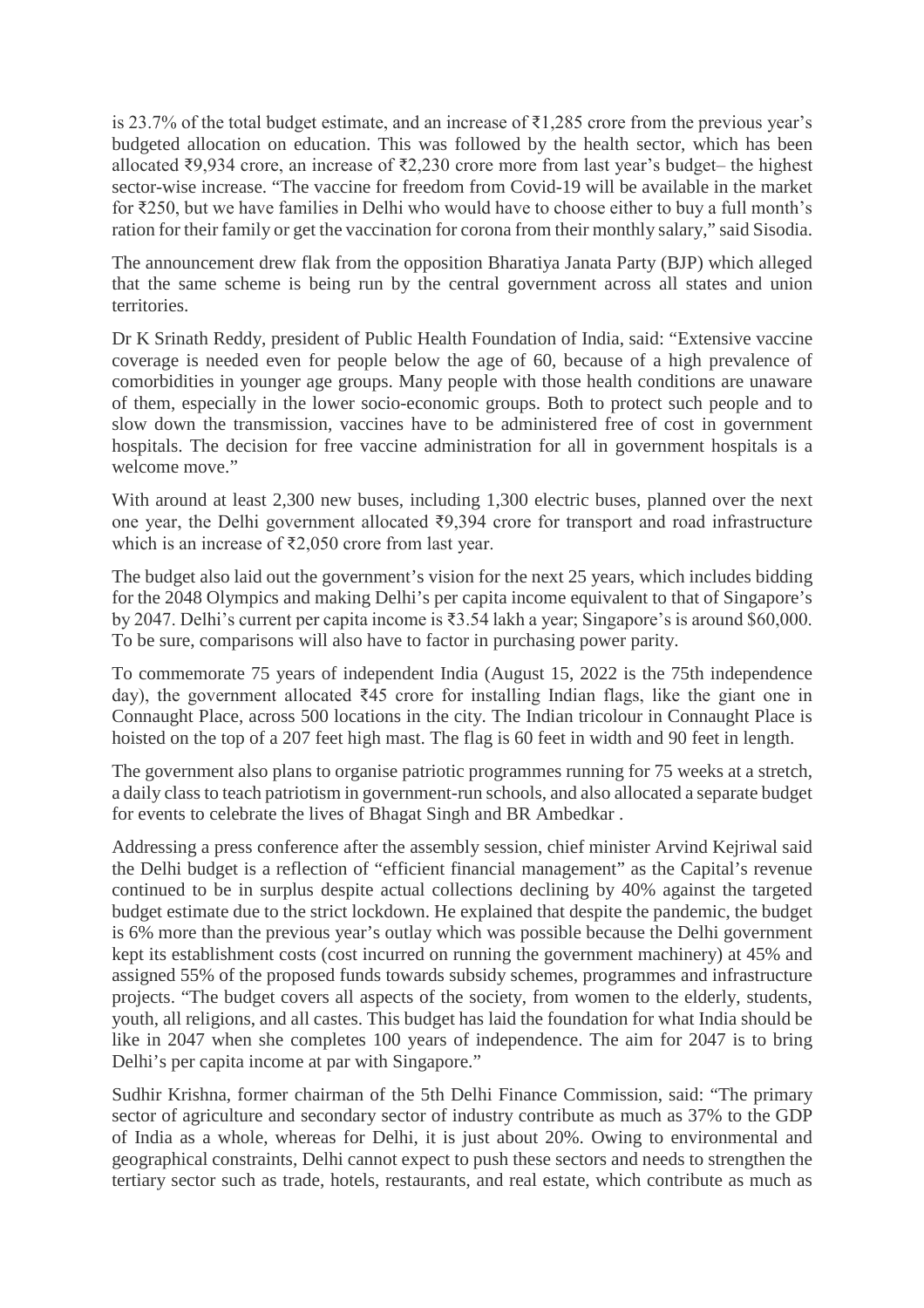80% to the Gross State Value Addition (GSVA) of Delhi. Therefore, Delhi should work on travel, tourism including medical tourism and education tourism and service activities like call centres, BPOs etc. Enhancing the quality of life of the residents through the improved safe water supply, cleaner air and water, quality education and healthcare would not only provide greater well-being for Delhi residents, but would also attract visitors from within India and abroad, which will add to Delhi's GSVA."

On plans to host the 2048 Olympics in Delhi, Kejriwal said his government will take up whatever infrastructure and other necessities are needed to be created for the same. "We will also discuss this with the Central government as without their efforts achieving this dream would not be possible," he said.

In the budget the government emphasised on women's empowerment with new schemes such as Mohalla clinics for women, using its anganwadi hubs as a resource to help women entrepreneurs develop micro business enterprises and promoting self-help groups, enhancing safety at tourist spots, and setting up 33 self-help units to make women aware of existing government schemes for women such as free bus rides, widow pensions, scholarships for school-going girls, etc.

Sisodia cited a government survey and said that before the Covid crisis, in February 2020, 26% of women in Delhi were unemployed. In February 2021, this statistic was 40%, he said. "This reveals that among the women of Delhi, who are available for employment, 40% are unable to find any work; 45% of these women have completed 12th class and 60% of these women are less than 30 years of age. It is essential to economically empower these women and integrate them with the economy of the family and the state.

#### **Covid norm**

#### **'Put Covid norm violators on no-fly list': HC judge after flight to Kolkata (Hindustan Times: 20210310)**

https://epaper.hindustantimes.com/Home/ArticleView

A Delhi high court judge's journey from Kolkata to the Capital on March 5 resulted in the court taking suo motu (on its own) cognisance of passengers wearing masks below their chins and not following social distancing norms.

Justice C Hari Shankar of the Delhi high court, taking note of the stubbornness of fellow travellers in wearing masks below their chins, said in an order on Monday that if passengers do not wear masks properly despite repeated warnings then airlines can deboard them immediately and also initiate action to add them to the no-fly list.

"In the event of any passenger being unwilling to follow this protocol prior to the flight taking off, the passenger should be offloaded without delay. If a passenger, despite being reminded more than once in flight, refuses to follow this protocol, action should be taken against the passenger in accordance with the guidelines issued by the DGCA or Ministry of Health and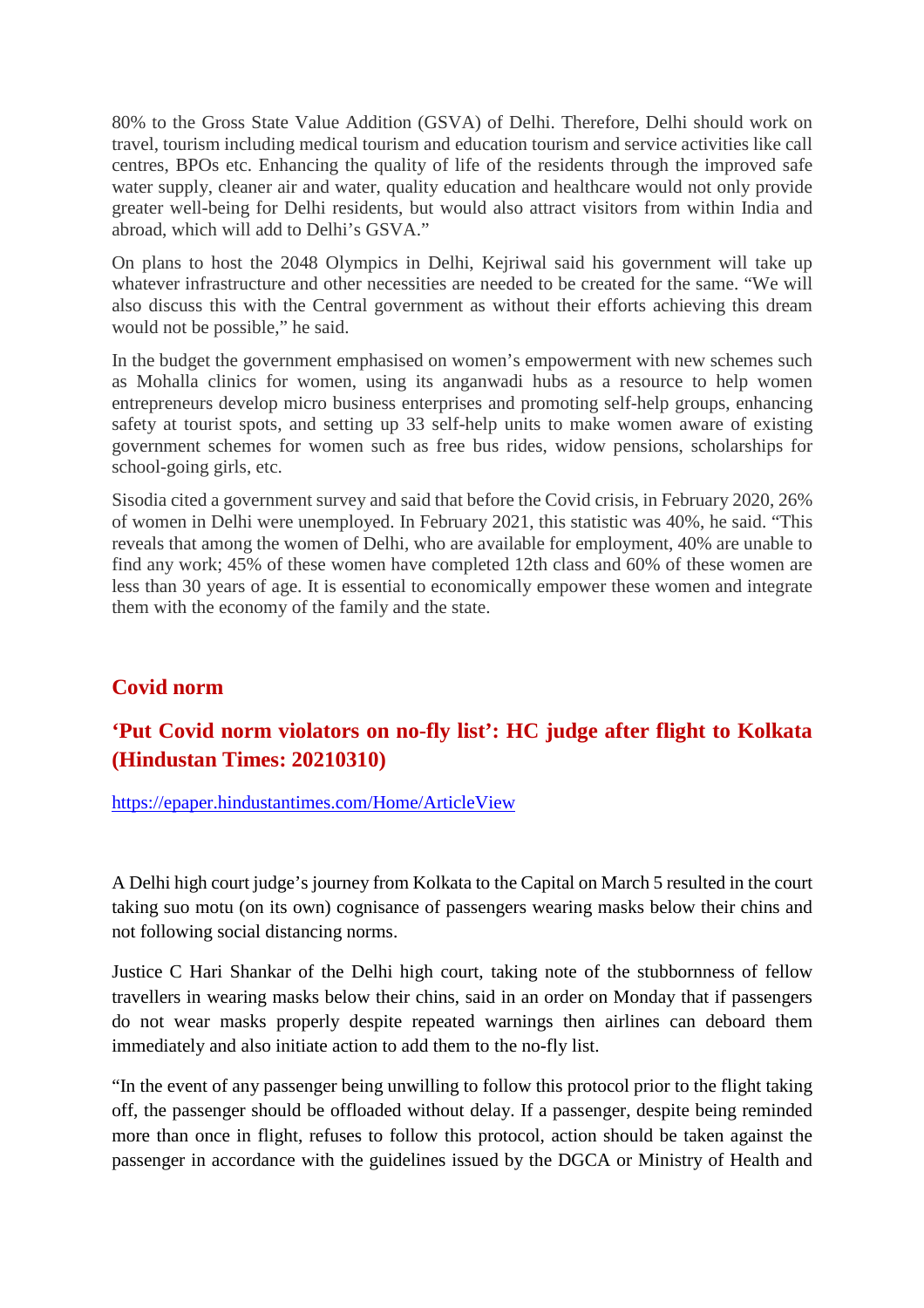Family Welfare, including placing the passenger on a "no-fly" regimen, either permanently or for a stipulated, sufficiently long, period," Justice Hari Shankar said.

Appalled by the behaviour of passengers who refused to listen to the judge and only acceded after repeated requests, the judge directed the Directorate General of Civil Aviation (DGCA) to "prominently" reflect on its website instructions containing the guidelines and protocol to be followed by passengers and cabin crew on domestic flights in the country.

"It was only on repeated entreaties made (by me) to the offending passengers that they condescended to wear their masks properly. On the cabin crew being questioned in this regard, they stated they had directed all the passengers to wear masks, but were helpless in case they did not comply," the judge said.

The DGCA and airlines refrained from commenting as the matter is sub judice.

The judge noted that in the present scenario, when the country is seeing a resurgence of Covid cases, passengers showing signs of "ebbing" is completely "unconscionable".

He said passengers in a flight are in a closed air-conditioned environment, and, even if one of the passengers suffers from Covid, the effect on others could be "cataclysmic".

"Sensitisation of the citizenry has, however, to precede, not succeed, galvanisation of the governmental machinery," the court said.

It directed all the airlines to ensure that along with the boarding pass written instructions regarding the protocol to be followed by passengers in the flight, including the measures that could be taken against them on failure to follow the protocols, are provided.

The court said in-flight announcements which, at present, merely require the passengers to wear masks at all times, should be modified to include a cautionary word regarding the penal action that could be taken against them in the event of default.

The judge further said passengers should also be duly sensitised regarding their responsibilities before as well as after boarding the flight.

Justice Hari Shankar said the in-flight crew shall carry out periodic checks of the aircraft to ensure all passengers comply.

"It is made clear that masks should be worn as directed by governmental instructions, covering the nose and mouth, and not worn merely covering the mouth or below the chin," the court said in its order.

On passengers who may not be in a position to wear a mask for medical reasons, the court said, "In deserving cases — which should be the exception, not the rule — the airline should take steps to isolate the passenger so that he is kept at a safe distance from other passengers in the flight."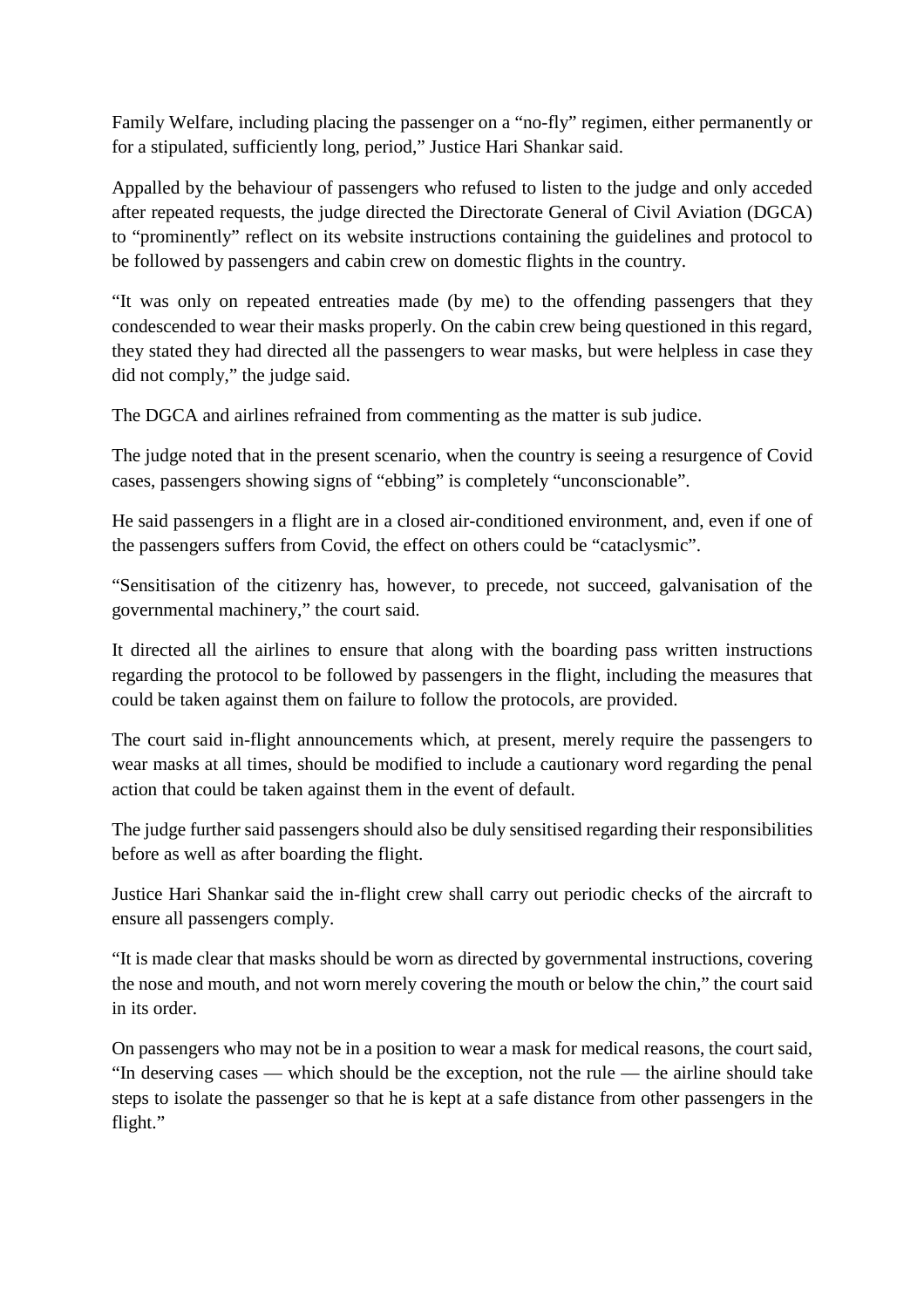It issued notice to the DGCA, the Ministry of Civil Aviation and the Ministry of Home Affairs asking them for "strict" compliance of the order by giving wide publicity to the directions and posted the matter for further hearing on March 17.

#### **Vaccine passport**

#### **Watch | What is a vaccine passport? (The Hindu:20210310)**

#### https://www.thehindu.com/sci-tech/technology/what-is-a-vaccinepassport/article34025306.ece

A video describing vaccine passports and how it could soon become an essential document for resuming international travel and working from offices

As people around the world prepare for COVID-19 vaccinations, documenting the shots are becoming an important step in easing cross-border travel. Airports, workplaces and public places may soon require people to produce records of their inoculation status.

For these purposes, a 'vaccine passport' may soon become an essential document. Some passports in the making include International Chamber of Commerce's AOKPass and IBM's Digital Health Pass.

#### **Coronavirus**

### **Coronavirus | 15 lakh people vaccinated against COVID-19 on March 5, highest in a day: Health Ministry (The Hindu: 20210310)**

https://www.thehindu.com/news/national/coronavirus-15-lakh-people-vaccinated-againstcovid-19-on-march-5-highest-in-a-day-health-ministry/article34005749.ece

The total number of vaccine doses administered in India has crossed 1.94 crore.

Nearly 15 lakh people were inoculated against the coronavirus on March 5, the highest in a day so far, taking the total number of vaccine doses administered in the country to over 1.94 crore, official sources said on March 6.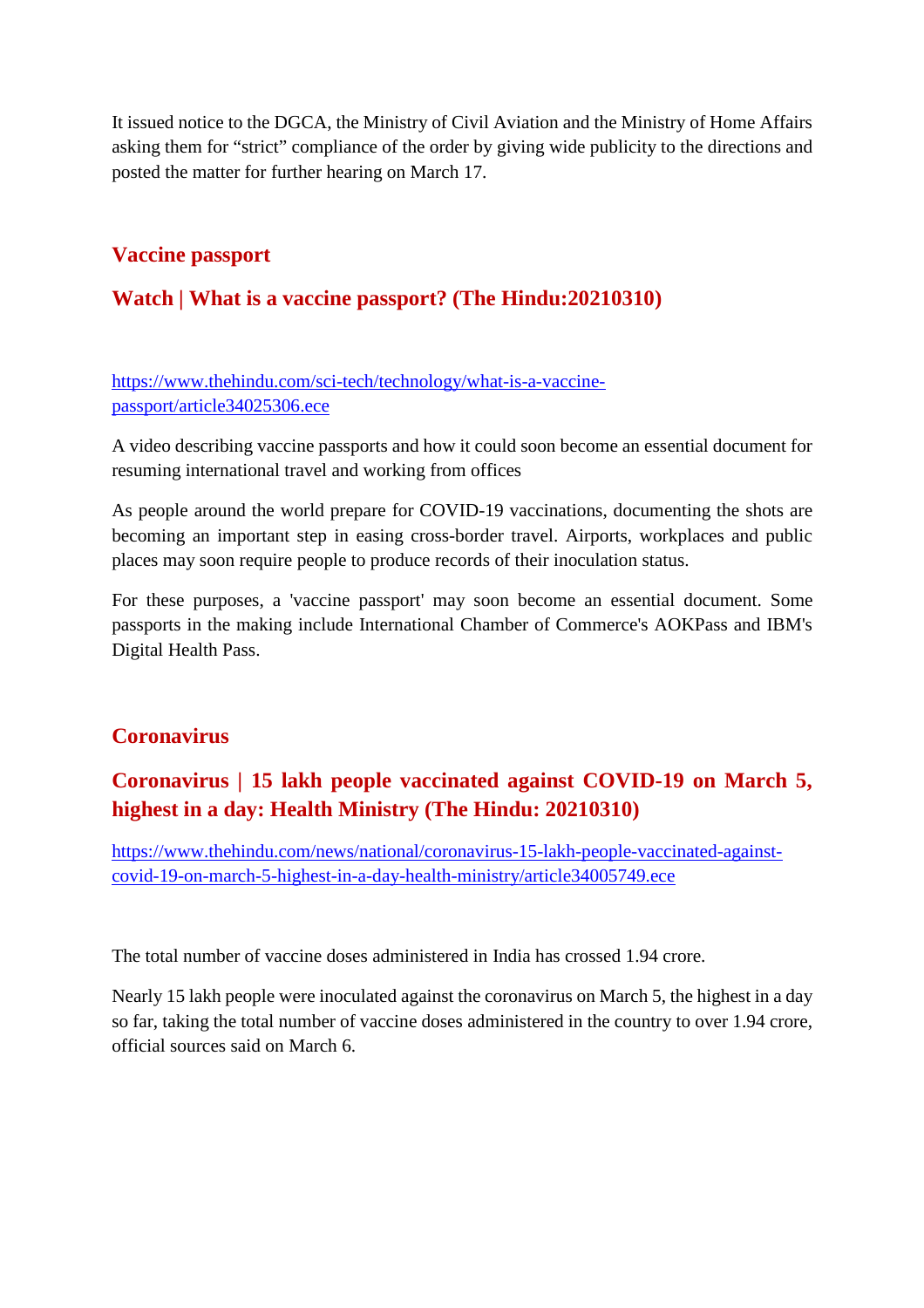#### **Vaccine equity**

### **Vaccine equity, smooth user experience, understanding prevailing motives and behaviours and bridging the digital divide are all vital in India's fight against COVID-19. (The Indian Express: 20210310)**

https://indianexpress.com/article/opinion/columns/covid-19-vaccination-drive-india-casesmortality-rate-7221528/

Beginning January 16, COVID-19 vaccination in India has crossed 20 million with an overall target of vaccinating 250 million people by July. Global COVID-19 vaccine trackers point to the relatively low population level full vaccination coverage in India, 0.28 per cent currently. In the final analysis, that is the crucial factor which will lead to the progress of the pandemic slowing down at national and sub-national levels. Among countries or entities with large populations as well as those with some of the highest incidence and mortality, the coverage in the US, UK, Brazil, France and Italy is respectively 9.35 per cent, 1.68 per cent, 1.27 per cent, 2.86 per cent and 2.74 per cent. Israel leads with a figure of 41.85 per cent.

India's prioritisation strategy rightly focused on protecting the healthcare and other frontline workers first and hence the seemingly low coverage till this point. The enthusiasm witnessed in the first few days since moving on to the next group of 270 million people — those aged above 60 years as well as those between 45-59 years with co-morbidities — was also marked by some shortcomings in the technology (booking of slots) and vaccine supply. These shall surely be fixed quickly given India's depth of experience and capacity of the immunisation programme. The vice president, the prime minister, several chief ministers and Union ministers took the vaccine in the first couple of days of this phase to lead the campaign from the front and reinforce vaccine confidence and demand. The minister of state for health and family welfare informed the Rajya Sabha in February that fewer beneficiaries than planned attended inoculation sessions due to transient technical issues in the Co-WIN portal and vaccine hesitancy in the early phases.

What has been the experience so far with the immunisation of health care workers (HCW)? With a target of immunising about 0.3 million HCW on the first day (January 16) across 2,934 sites, 10 million HCW should have received the first dose in about 30 days (mid-February). However, 7 million were vaccinated with the first dose till March 8, with considerable variation across states. This does point to a modicum of vaccine hesitancy in some states and/or within the states, that too among a group who actually have some of the highest risks. The other emerging concern is about two-thirds of HCW turning up for their second dose on the due date (weeks). This may in part be attributed to the WHO's current position that the vaccines can be more effective when given apart in a 6-12 week window; India's policy prescribes a 4-6 weeks interval. This calls for rapid appraisals to develop a layered understanding of the prevailing opinions, motivations, behaviours and attitudes of key stakeholders within their organisational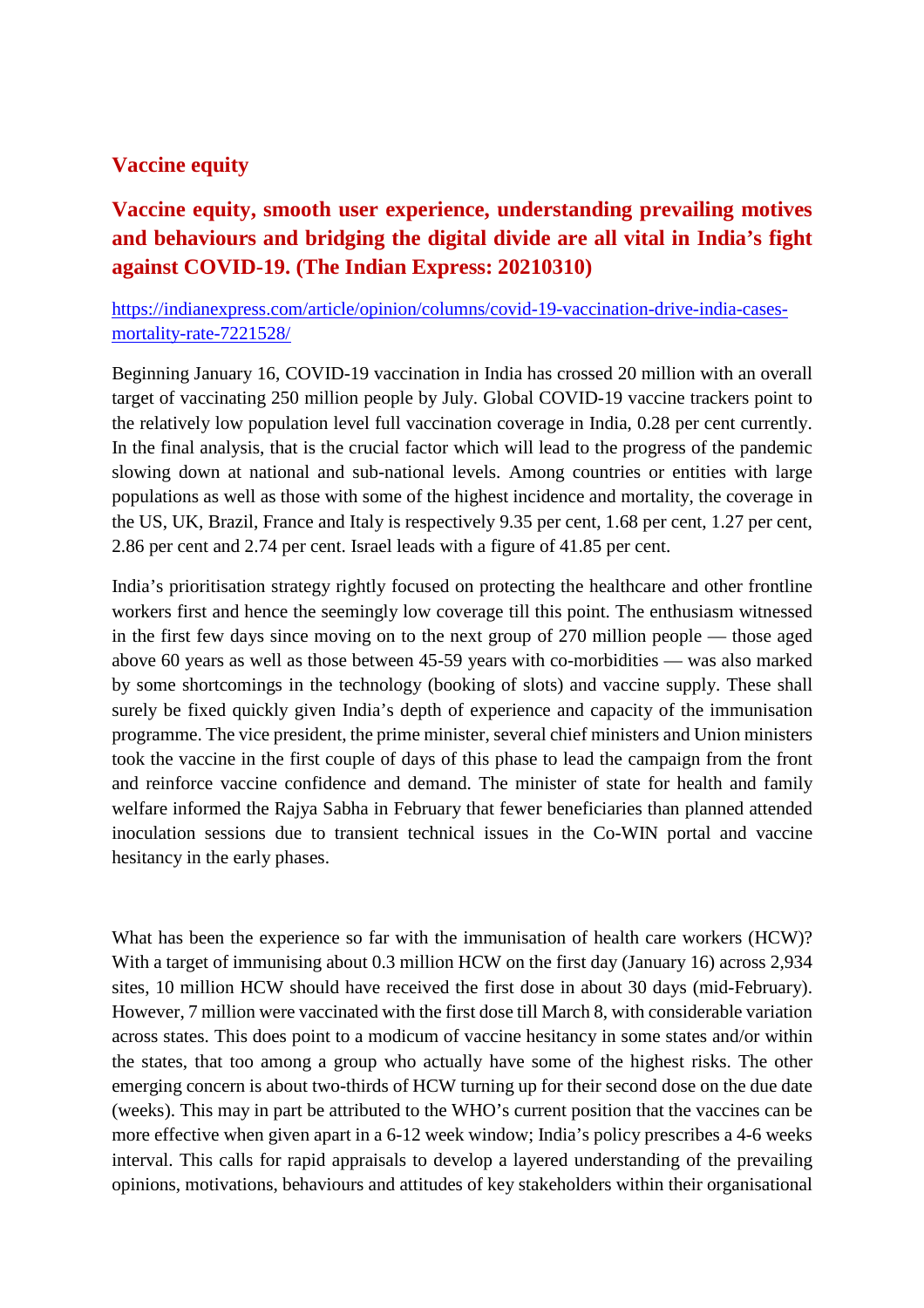and socio-cultural matrix. Equally important shall be the elucidation of the contents of rumours and social media content, including political and socio-cultural factors.

Another sobering aspect is the epidemiological situation in at least half a dozen states that are witnessing a spike in fresh infections. Vaccination is an important pillar in the multi-pronged strategy to the pandemic response. The opening up of the immunisation programme to private providers (with capping of prices) is an important and welcome step, one that had been recommended for some time now by experts and state programme leaderships. There is also a distinct possibility of the vaccines being available in the open market in about a month's time. If so, this shall be both on account of large amounts of vaccine stocks being available as well as to facilitate quicker uptake of the available vaccines. These will be important steps in boosting the immunisation coverage.

The sustainability of the first wave of enthusiasm shall be contingent upon the user experience in the next few weeks. This shall entail ensuring vaccine supply, fixing technological glitches and responding to cases of Adverse Effects Following Immunisation (AEFI). Else, this momentum may slow down. A critical ingredient of success shall be taking user feedback to improve programme responsiveness and according greater flexibility to state and district level programme managers. These will also need to be backed up with communication messages as well as proactive responses to issues of hesitancy, rumours and misinformation that the social media shall amplify.

Accessing the vaccine depends substantially (though not exclusively, there is a walk-in option) on being able to book an appointment (of up to four persons) on the internet. The vaccination certificate is to be downloaded. In this context, the digital divide is something to reckon with. About 400 million Indians have no access to the internet. The internet density in rural areas, particularly in some regions, is as low as 25 per cent compared to 90 per cent in urban areas. The gender digital divide is also substantial, with far fewer women with access to mobile phones and internet services. Frontline health workers shall have a crucial role to play, particularly for the non-urban beneficiaries.

Giving in to Taliban's demands on democratic rights will be a setback in Afghan peace talks

With substantial vaccine stocks available and nearly all sectors of the economy open now, India may also consider expanding the scope of the definition of frontline workers and prioritising their immunisation. These can justifiably include a wider array of workers such as teachers, shopkeepers, those in the services sector such as bank and postal employees or public transport workers or delivery personnel as well as factory and industry workers. This will help reduce risks to this large working population as well as boost the post-COVID recovery of the economy.

Media reports and visuals of the initial days of March represent an empowered urban middleclass phenomenon. The empowerment is in terms of access to information as well as information technology, and a plethora of public and private providers. It will need quality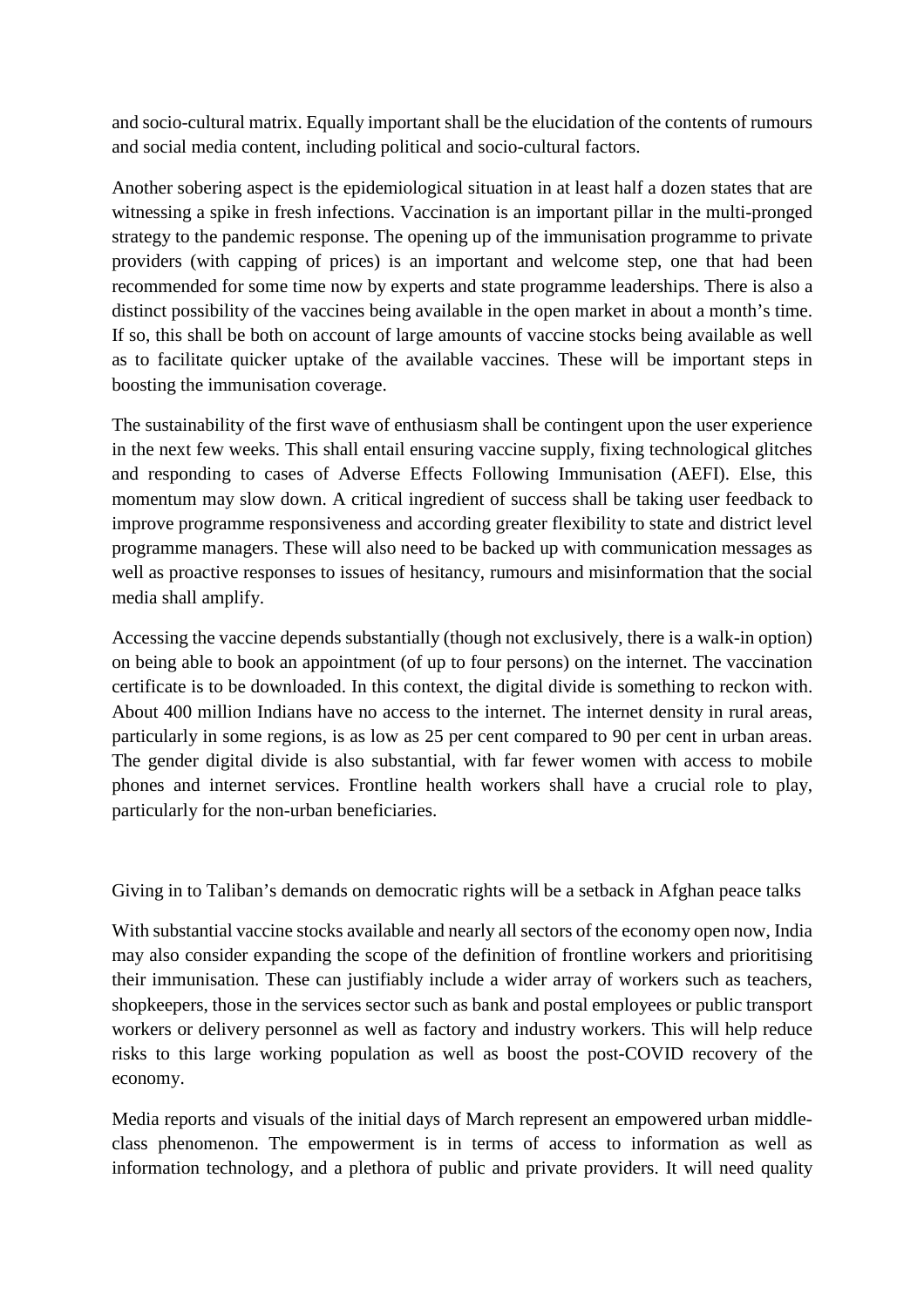service deliveries through the next few weeks to promote and expand demand beyond this segment to rural and peri-urban populations. India's achievements in COVID-19 vaccination are indeed large in terms of absolute numbers being vaccinated but should not bring a false sense of security of achieving herd immunity quickly enough, which is a function of both coverage and vaccine efficacy. India's depth in vaccine manufacturing capacities and resilience of the immunisation programme — notwithstanding the fact that this is a new adult vaccination campaign — should help in achieving vaccine equity as well.

#### **Immunisation**

#### **The long, hard road of immunisation**

**Vaccine equity, smooth user experience, understanding prevailing motives and behaviours and bridging the digital divide are all vital in India's fight against COVID-19. (The Indian Express: 20210310)**

https://indianexpress.com/article/opinion/columns/covid-19-vaccination-drive-india-casesmortality-rate-7221528/

Beginning January 16, COVID-19 vaccination in India has crossed 20 million with an overall target of vaccinating 250 million people by July. Global COVID-19 vaccine trackers point to the relatively low population level full vaccination coverage in India, 0.28 per cent currently. In the final analysis, that is the crucial factor which will lead to the progress of the pandemic slowing down at national and sub-national levels. Among countries or entities with large populations as well as those with some of the highest incidence and mortality, the coverage in the US, UK, Brazil, France and Italy is respectively 9.35 per cent, 1.68 per cent, 1.27 per cent, 2.86 per cent and 2.74 per cent. Israel leads with a figure of 41.85 per cent.

India's prioritisation strategy rightly focused on protecting the healthcare and other frontline workers first and hence the seemingly low coverage till this point. The enthusiasm witnessed in the first few days since moving on to the next group of 270 million people — those aged above 60 years as well as those between 45-59 years with co-morbidities — was also marked by some shortcomings in the technology (booking of slots) and vaccine supply. These shall surely be fixed quickly given India's depth of experience and capacity of the immunisation programme. The vice president, the prime minister, several chief ministers and Union ministers took the vaccine in the first couple of days of this phase to lead the campaign from the front and reinforce vaccine confidence and demand. The minister of state for health and family welfare informed the Rajya Sabha in February that fewer beneficiaries than planned attended inoculation sessions due to transient technical issues in the Co-WIN portal and vaccine hesitancy in the early phases.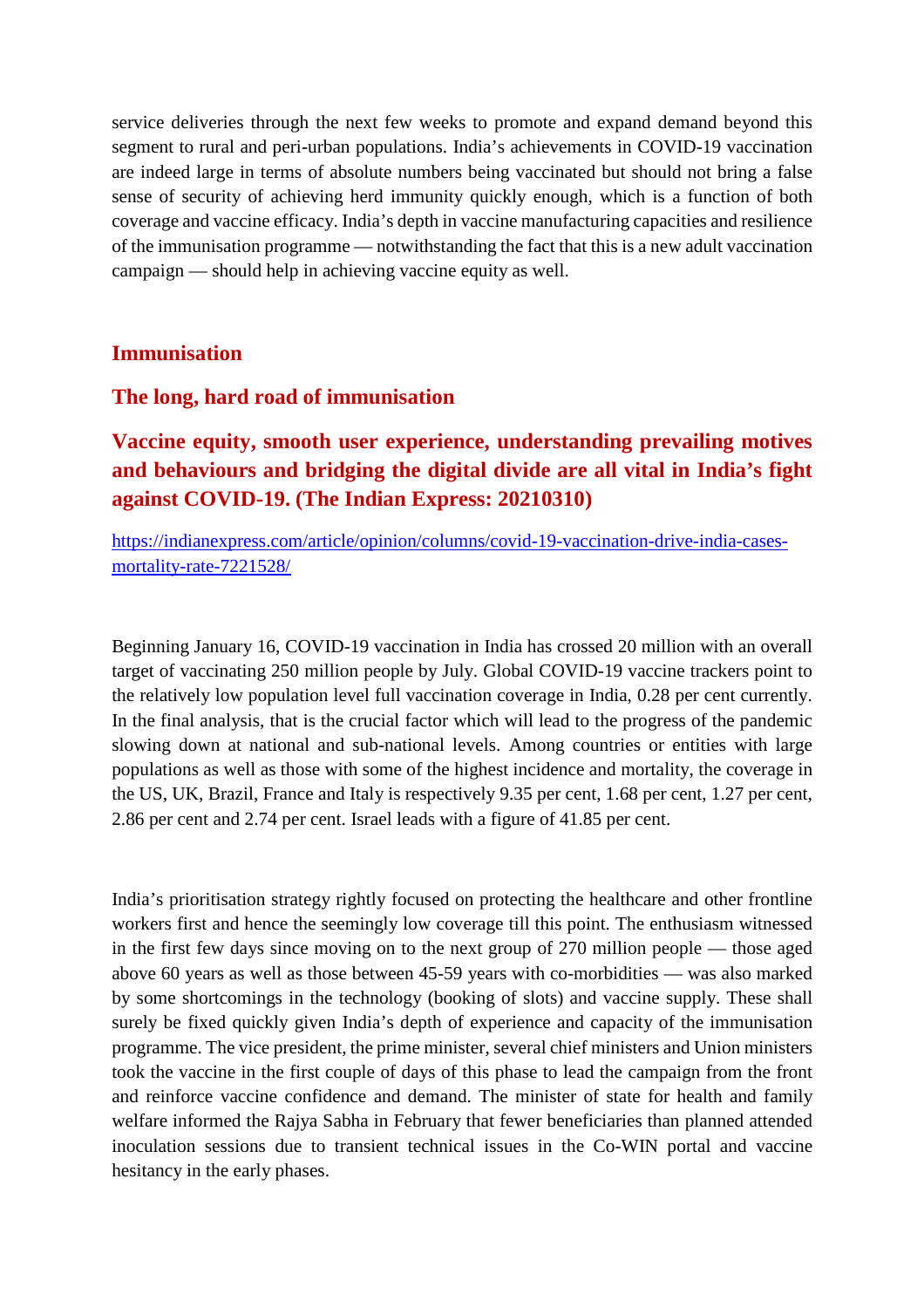What has been the experience so far with the immunisation of health care workers (HCW)? With a target of immunising about 0.3 million HCW on the first day (January 16) across 2,934 sites, 10 million HCW should have received the first dose in about 30 days (mid-February). However, 7 million were vaccinated with the first dose till March 8, with considerable variation across states. This does point to a modicum of vaccine hesitancy in some states and/or within the states, that too among a group who actually have some of the highest risks. The other emerging concern is about two-thirds of HCW turning up for their second dose on the due date (weeks). This may in part be attributed to the WHO's current position that the vaccines can be more effective when given apart in a 6-12 week window; India's policy prescribes a 4-6 weeks interval. This calls for rapid appraisals to develop a layered understanding of the prevailing opinions, motivations, behaviours and attitudes of key stakeholders within their organisational and socio-cultural matrix. Equally important shall be the elucidation of the contents of rumours and social media content, including political and socio-cultural factors.

Another sobering aspect is the epidemiological situation in at least half a dozen states that are witnessing a spike in fresh infections. Vaccination is an important pillar in the multi-pronged strategy to the pandemic response. The opening up of the immunisation programme to private providers (with capping of prices) is an important and welcome step, one that had been recommended for some time now by experts and state programme leaderships. There is also a distinct possibility of the vaccines being available in the open market in about a month's time. If so, this shall be both on account of large amounts of vaccine stocks being available as well as to facilitate quicker uptake of the available vaccines. These will be important steps in boosting the immunisation coverage.

The sustainability of the first wave of enthusiasm shall be contingent upon the user experience in the next few weeks. This shall entail ensuring vaccine supply, fixing technological glitches and responding to cases of Adverse Effects Following Immunisation (AEFI). Else, this momentum may slow down. A critical ingredient of success shall be taking user feedback to improve programme responsiveness and according greater flexibility to state and district level programme managers. These will also need to be backed up with communication messages as well as proactive responses to issues of hesitancy, rumours and misinformation that the social media shall amplify.

Accessing the vaccine depends substantially (though not exclusively, there is a walk-in option) on being able to book an appointment (of up to four persons) on the internet. The vaccination certificate is to be downloaded. In this context, the digital divide is something to reckon with. About 400 million Indians have no access to the internet. The internet density in rural areas, particularly in some regions, is as low as 25 per cent compared to 90 per cent in urban areas. The gender digital divide is also substantial, with far fewer women with access to mobile phones and internet services. Frontline health workers shall have a crucial role to play, particularly for the non-urban beneficiaries.

With substantial vaccine stocks available and nearly all sectors of the economy open now, India may also consider expanding the scope of the definition of frontline workers and prioritising their immunisation. These can justifiably include a wider array of workers such as teachers,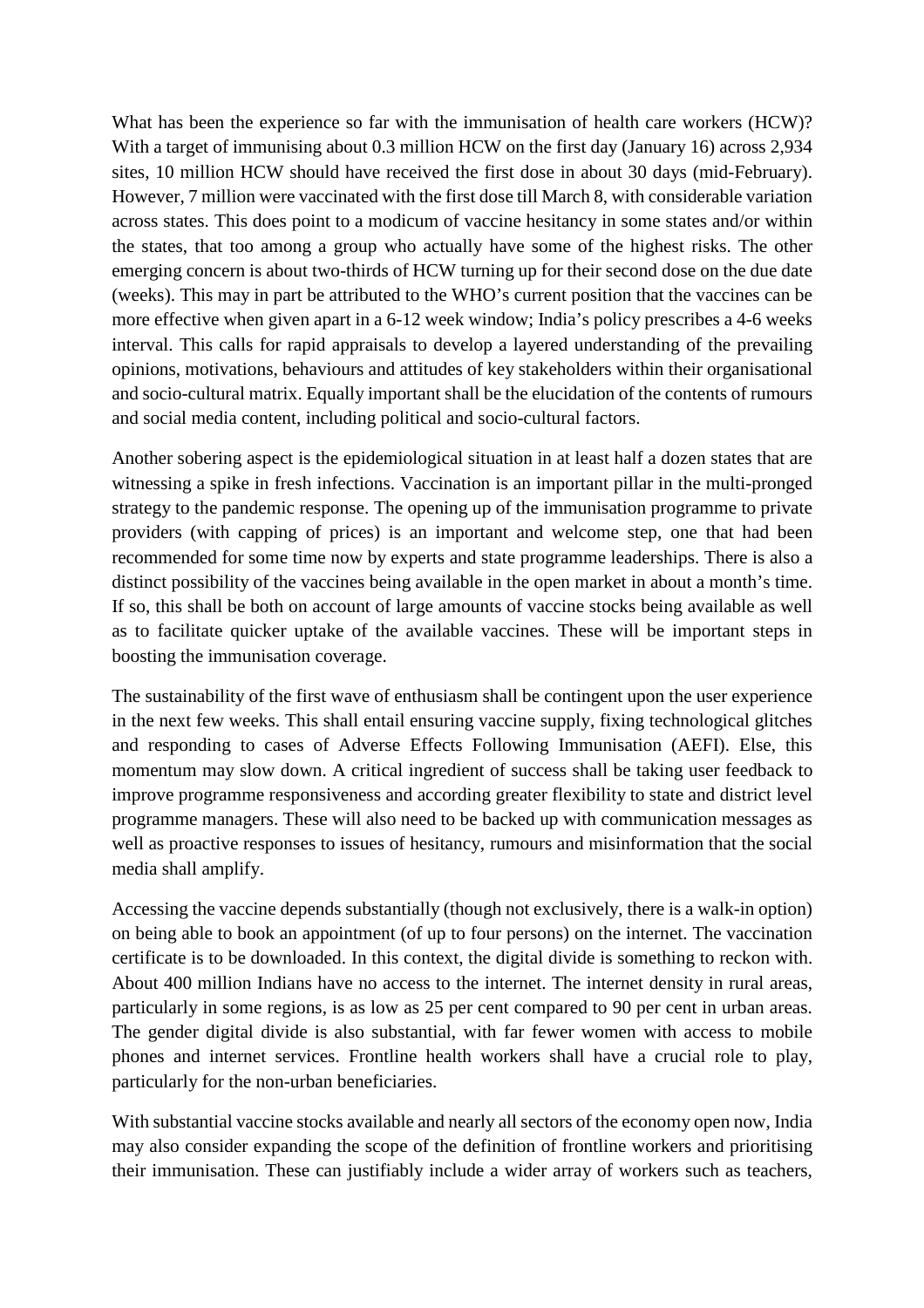shopkeepers, those in the services sector such as bank and postal employees or public transport workers or delivery personnel as well as factory and industry workers. This will help reduce risks to this large working population as well as boost the post-COVID recovery of the economy.

Media reports and visuals of the initial days of March represent an empowered urban middleclass phenomenon. The empowerment is in terms of access to information as well as information technology, and a plethora of public and private providers. It will need quality service deliveries through the next few weeks to promote and expand demand beyond this segment to rural and peri-urban populations. India's achievements in COVID-19 vaccination are indeed large in terms of absolute numbers being vaccinated but should not bring a false sense of security of achieving herd immunity quickly enough, which is a function of both coverage and vaccine efficacy. India's depth in vaccine manufacturing capacities and resilience of the immunisation programme — notwithstanding the fact that this is a new adult vaccination campaign — should help in achieving vaccine equity as well.

#### **Health Care Services (Hindustan: 20210310)**

https://epaper.livehindustan.com/imageview\_690329\_107584620\_4\_1\_10-03- 2021 2 i 1 sf.html

# पहले चरण में १०० महिला मोहल्ला क्लीनिक खुलेंगे



#### नई दिल्ली | वरिष्ट संवाददाता

दिल्ली सरकार ने मंगलवार को पेश किए बजट में स्वास्थ्य क्षेत्र पर विशेष जोर दिया। उप मख्यमंत्री मनीष सिसोदिया ने महिलाओं के लिए विशेष महिला मोहल्ला क्लीनिक शरू करने की घोषणा की। पहले चरण में 100 महिला मोहल्ला क्लीनिक शरू किए जाएंगे। इन मोहल्ला क्लीनिक में महिला स्वास्थ्यकर्मियों को ही तैनात किया जाएगा।

वित्त मंत्री ने सदन में कहा कि स्वतंत्रता के बाद वर्ष 1951 में पहली जनगणना के मुताबिक दिल्ली में 12 सरकारी अस्पताल और 17 डिस्पेंसरी भी थीं। लेकिन अब दिल्ली में 38 मल्टी स्पेशियलिटी अस्पताल, 181 एलोपैथी औषधालय, 496 मोहल्ला क्लीनिक, 27 पॉलीक्लीनिक, 60 सीड प्राथमिक स्वास्थ्य केंद्र, 46 आयुर्वेदिक, 22 यनानी, 107 होमियोपैथी औषधालय, 78 डे शेल्टर होम्स, 311 नाइट शेल्टर होम्स को कवर करने वाली 22 मोबाइल

क्लीनिक और 61 स्कूल स्वास्थ्य क्लीनिक संचालित हैं। सरकार ने होम आइसोलेशन की अवधारणा को शरू किया। पहला प्लाज्मा बैंक भी मख्यमंत्री अरविंद .<br>केजरीवाल ने दिल्ली में शुरू किया।

बजट का 14 फीसदी हिस्सा स्वास्थ्य को : दिल्ली सरकार ने स्वास्थ्य क्षेत्र के लिए 9934 करोड के बजट का प्रावधान रखा है, जो कुल बजट का 14 फीसदी है। इससे पहले वर्ष 2020-21 में 7704 और वर्ष 2019-20 में 7485 करोड़ रुपये बजट का प्रावधान था। यानी इस बार स्वास्थ्य बजट में पिछले वित्तीय वर्ष के मकाबले 2230 करोड़ का इजाफा किया गया।

मेडिकल कॉलेज अगले वर्ष शुरू होगा : द्वारका सेक्टर- 17 में निर्माणाधीन इंदिरा गांधी मेडिकल कॉलेज भी अगले वर्ष शुरू होने की उम्मीद जताई गई है। स्वास्थ्य संबंधी बनियादी ढांचे में विस्तार के लिए दिल्ली सरकार ने 1293 करोड़ रुपये खर्च करने की योजना बनाई है। इसके तहत ज्वालापुरी, सिरसपुर, मादीपुर और विकासपुरी में नए अस्पतालों का निर्माण, 19 मौजूदा अस्पतालों को नया रूप देना भी शामिल हैं।

#### सरकारी अस्पतालों में दिल्ली वालों को मुफ्त टीका लगेगा

|<br>दिल्ली सरकार ने बजट में सभी दिल्ली वालों के लिए सरकारी अस्पतालों में मुफ्त टीका लगाने की १९१९ सरकारी अस्वताला न नुपरा टाका रानान का<br>भी घोषणा की है । इसके लिए 50 करोड़ रुपये का बजटीय प्रावधान किया गया है।

#### डसी साल अगस्त से सभी को मिलेगा हेल्थ कार्ड का तोहफा

दिल्ली के हर नागरिक को अगस्त 2021 से हेल्थ कार्ड जारी होने की संभावना है। इसके साथ ही दिल्ली में ऑनलाइन हेल्थ इन्फॉर्मेशन मैनेजमेंट सिस्टम स्थापित किया जाएगा। इससे हर मरीज का डाटाबेस सर्वर पर उपलब्ध रहेगा, जरूरत पर डॉक्टर इसे देख सकेंगे। वहीं सड़क दुर्घटना में घायलों को उपचार दिलाने वाली फरिश्ते योजना भी जारी रहेगी। इस योजना से दिल्ली सरकार 10,600 लोगों की जान बचाने में सफल हुई है।